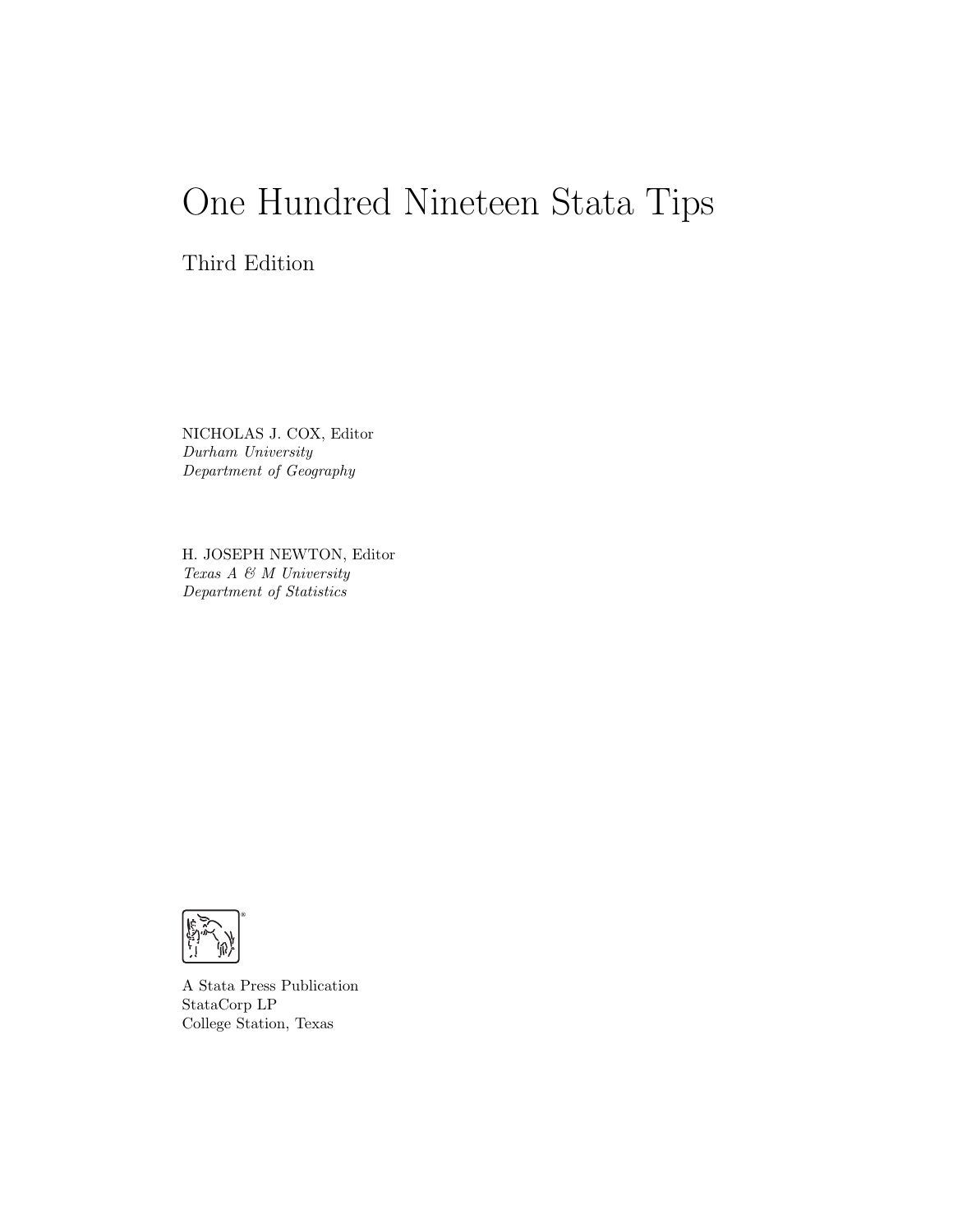

Copyright © 2006, 2009, 2014 by StataCorp LP All rights reserved. First edition 2006 Second edition 2009 Third edition 2014

Published by Stata Press, 4905 Lakeway Drive, College Station, Texas 77845 Typeset in  $\mathbb{P}\text{Tr} X 2 \epsilon$ Printed in the United States of America 10 9 8 7 6 5 4 3 2 1

ISBN-10: 1-59718-143-9 ISBN-13: 978-1-59718-143-3

Library of Congress Control Number: 2014936591

Copyright Statement: The Stata Journal and the contents of the supporting files (programs, datasets, and help files) are copyright  $\odot$  by StataCorp LP. The contents of the supporting files (programs, datasets, and help files) may be copied or reproduced by any means whatsoever, in whole or in part, as long as any copy or reproduction includes attribution to both (1) the author and (2) the Stata Journal.

The articles appearing in the Stata Journal may be copied or reproduced as printed copies, in whole or in part, as long as any copy or reproduction includes attribution to both (1) the author and (2) the Stata Journal.

Written permission must be obtained from StataCorp if you wish to make electronic copies of the insertions. This precludes placing electronic copies of the Stata Journal, in whole or in part, on publicly accessible websites, fileservers, or other locations where the copy may be accessed by anyone other than the subscriber.

Users of any of the software, ideas, data, or other materials published in the Stata Journal or the supporting files understand that such use is made without warranty of any kind, by either the Stata Journal, the author, or StataCorp. In particular, there is no warranty of fitness of purpose or merchantability, nor for special, incidental, or consequential damages such as loss of profits. The purpose of the Stata Journal is to promote free communication among Stata users.

The Stata Journal (ISSN 1536-867X) is a publication of Stata Press. Stata, **STATA**, Stata Press, Mata, **mata**, and NetCourse are registered trademarks of StataCorp LP.

Stata and Stata Press are registered trademarks with the World Intellectual Property Organization of the United Nations.

L<sup>A</sup>TEX 2ε is a trademark of the American Mathematical Society.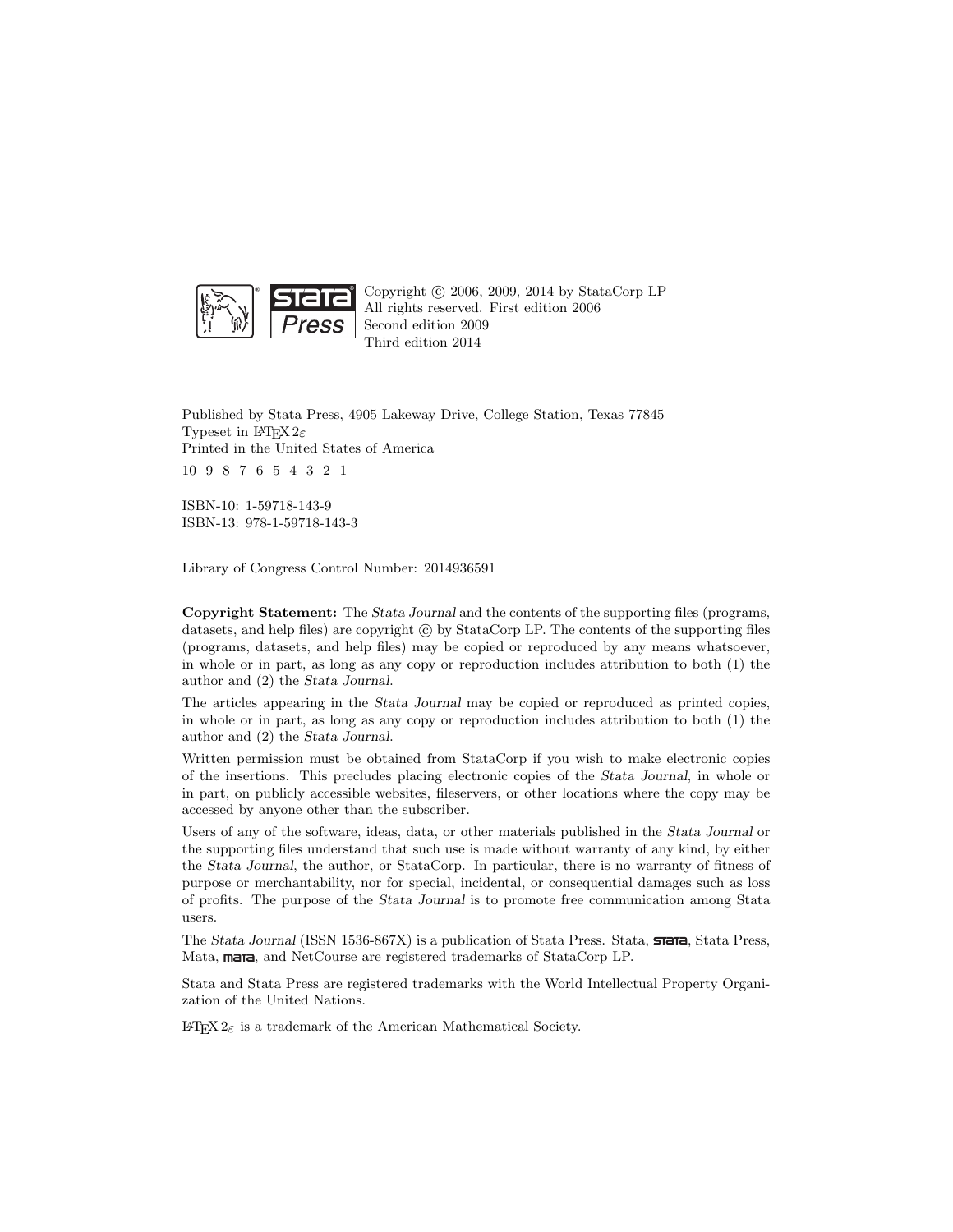## **Contents**

| Subject table of contents<br>Editors' preface                                     | ix<br>XV                       |
|-----------------------------------------------------------------------------------|--------------------------------|
|                                                                                   |                                |
|                                                                                   | $\mathbf{1}$<br>$\overline{2}$ |
| Stata tip 1: The eform() option of regressR. Newson                               |                                |
|                                                                                   | $\overline{3}$                 |
|                                                                                   | $\overline{5}$                 |
|                                                                                   | $\boldsymbol{6}$               |
| Stata tip 5: Ensuring programs preserve dataset sort orderR. Newson               | $\overline{7}$                 |
|                                                                                   | 8                              |
| Stata tip 7: Copying and pasting under WindowsS. Driver and P. Royston            | 10                             |
| Stata tip 8: Splitting time-span records with categorical time-varying covariates |                                |
|                                                                                   | 11                             |
|                                                                                   | 13                             |
|                                                                                   | 14                             |
| Stata tip 11: The nolog option with maximum-likelihood modeling commands          |                                |
|                                                                                   | 16                             |
|                                                                                   | 17                             |
| Stata tip 13: generate and replace use the current sort order R. Newson           | 19                             |
|                                                                                   | 21                             |
|                                                                                   | 23                             |
|                                                                                   | 25                             |
|                                                                                   | 26                             |
|                                                                                   | 28                             |
|                                                                                   | 30                             |
| Stata tip 20: Generating histogram bin variablesD. A. Harrison                    | 31                             |
|                                                                                   | 33                             |
|                                                                                   | 36                             |
|                                                                                   | 38                             |
|                                                                                   | 40                             |
|                                                                                   | 41                             |
| Stata tip 26: Maximizing compatibility between Macintosh and Windows              |                                |
|                                                                                   | 43                             |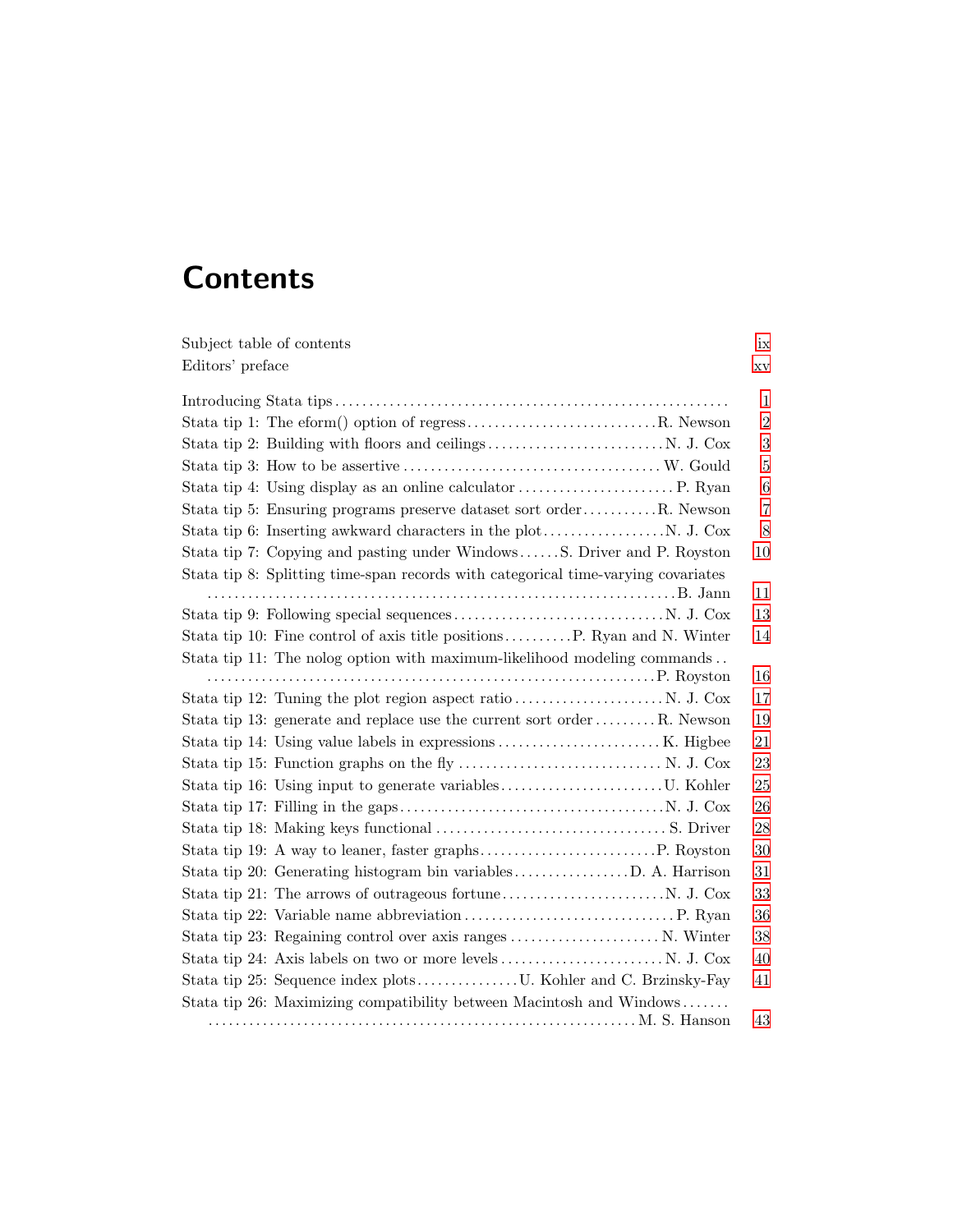|                                                                                   | 44      |
|-----------------------------------------------------------------------------------|---------|
|                                                                                   | 47      |
|                                                                                   | $50\,$  |
|                                                                                   | 52      |
| Stata tip 31: Scalar or variable? The problem of ambiguous names G. I. Kolev      | 54      |
|                                                                                   | 56      |
| Stata tip 33: Sweet sixteen: Hexadecimal formats and precision problems           |         |
|                                                                                   | 57      |
|                                                                                   | 59      |
|                                                                                   | 62      |
|                                                                                   | 64      |
|                                                                                   | 67      |
| Stata tip 38: Testing for groupwise heteroskedasticityC. F. Baum                  | 69      |
|                                                                                   | 72      |
|                                                                                   | 75      |
|                                                                                   | 78      |
|                                                                                   | 79      |
| Stata tip 43: Remainders, selections, sequences, extractions: Uses of the modulus |         |
|                                                                                   | 81      |
|                                                                                   | 84      |
|                                                                                   | 86      |
|                                                                                   | 90      |
| Stata tip 47: Quantile-quantile plots without programming N. J. Cox               | 93      |
|                                                                                   | 98      |
|                                                                                   | 100     |
|                                                                                   | 102     |
|                                                                                   | 104     |
| Stata tip 52: Generating composite categorical variables  N. J. Cox               | 108     |
|                                                                                   | 110     |
|                                                                                   | 113     |
| Stata tip 55: Better axis labeling for time points and time intervals  N. J. Cox  | 116     |
|                                                                                   | 119     |
|                                                                                   | $122\,$ |
|                                                                                   | 124     |
|                                                                                   | 127     |
| Stata tip 60: Making fast and easy changes to files with filefilter A. R. Riley   | 131     |
| Stata tip 61: Decimal commas in results output and data input  N. J. Cox          | 134     |
| Stata tip 62: Plotting on reversed scales N. J. Cox and N. L. M. Barlow           | 136     |
|                                                                                   | 140     |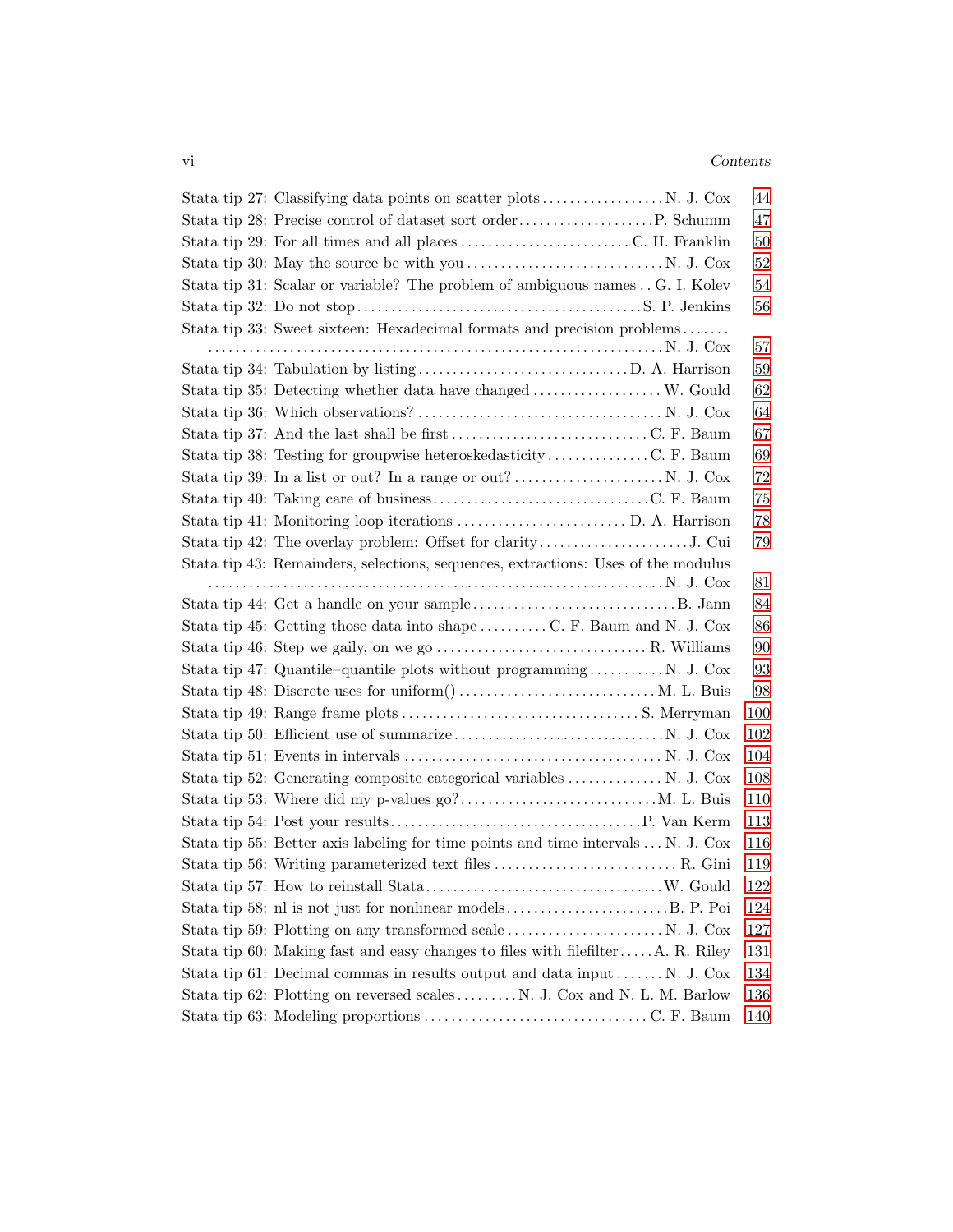#### *Contents* vii

| Stata tip 64: Cleaning up user-entered string variablesJ. Herrin and E. Poen    | 145        |
|---------------------------------------------------------------------------------|------------|
|                                                                                 | 147        |
|                                                                                 | 149        |
|                                                                                 |            |
|                                                                                 | 151        |
|                                                                                 | 153        |
| Stata tip 69: Producing log files based on successful interactive commands      | 157        |
|                                                                                 | 160        |
| Stata tip 71: The problem of split identity, or how to group dyads  N. J. Cox   | 162        |
| Stata tip 72: Using the Graph Recorder to create a pseudograph scheme           |            |
|                                                                                 | 166        |
|                                                                                 | 168        |
|                                                                                 |            |
|                                                                                 | 171        |
|                                                                                 | 173        |
|                                                                                 | 175        |
|                                                                                 | 181        |
| Stata tip 78: Going gray gracefully: Highlighting subsets and downplaying sub-  |            |
|                                                                                 | 183        |
|                                                                                 | 188        |
| Stata tip 80: Constructing a group variable with specified group sizes          |            |
|                                                                                 | 189        |
| Stata tip 81: A table of graphs  M. L. Buis and M. Weiss                        | 192        |
|                                                                                 | 197        |
|                                                                                 | 201        |
|                                                                                 | 206        |
|                                                                                 | 209        |
|                                                                                 | 213        |
| Stata tip 87: Interpretation of interactions in nonlinear modelsM. L. Buis      | 215        |
| Stata tip 88: Efficiently evaluating elasticities with the margins command      |            |
|                                                                                 | 219        |
| Stata tip 89: Estimating means and percentiles following multiple imputation    |            |
|                                                                                 | 223        |
|                                                                                 | 227        |
| Stata tip 91: Putting unabbreviated varlists into local macros N. J. Cox        | <b>230</b> |
| Stata tip 92: Manual implementation of permutations and bootstraps              |            |
|                                                                                 | 232        |
| Stata tip 93: Handling multiple y axes on twoway graphs V. Wiggins              | 235        |
| Stata tip 94: Manipulation of prediction parameters for parametric survival re- |            |
|                                                                                 | 237        |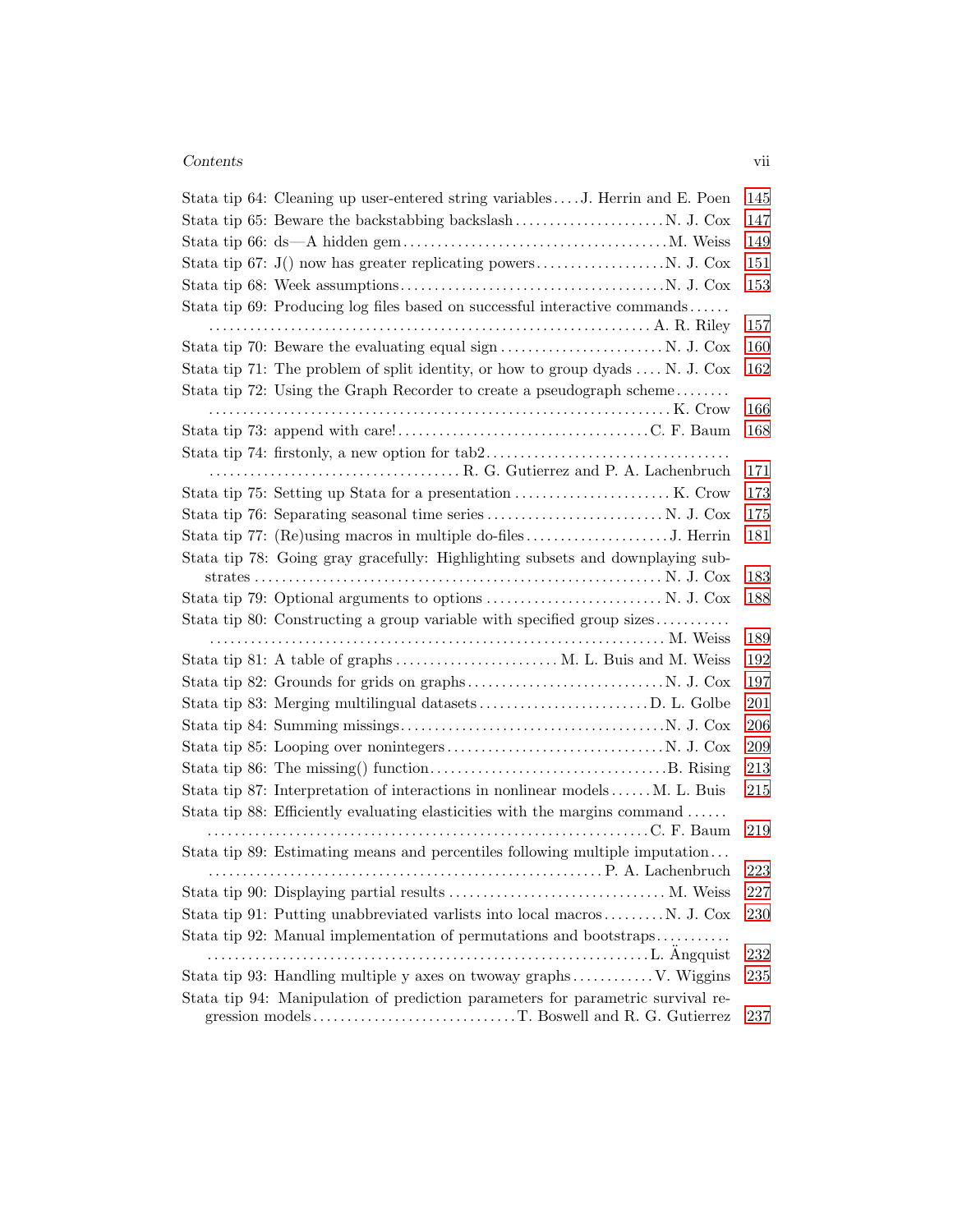| Stata tip 95: Estimation of error covariances in a linear model  N. J. Horton   | 239 |
|---------------------------------------------------------------------------------|-----|
|                                                                                 | 243 |
|                                                                                 | 249 |
|                                                                                 | 252 |
|                                                                                 | 255 |
| Stata tip 100: Mata and the case of the missing macros                          |     |
|                                                                                 | 257 |
|                                                                                 | 259 |
|                                                                                 | 261 |
| Stata tip 103: Expressing confidence with gradations                            |     |
|                                                                                 | 265 |
|                                                                                 | 270 |
| Stata tip 105: Daily dates with missing days S. J. Samuels and N. J. Cox        | 272 |
|                                                                                 | 275 |
|                                                                                 | 278 |
|                                                                                 | 280 |
| Stata tip 109: How to combine variables with missing values                     |     |
|                                                                                 | 283 |
| Stata tip 110: How to get the optimal k-means cluster solution  A. Makles       | 285 |
|                                                                                 | 290 |
| Stata tip 112: Where did my p-values go? (Part 2)  M. L. Buis                   | 295 |
| Stata tip 113: Changing a variable's format: What it does and does not mean     |     |
|                                                                                 | 297 |
|                                                                                 | 301 |
| Stata tip 115: How to properly estimate the multinomial probit model with het-  |     |
|                                                                                 | 304 |
| Stata tip 116: Where did my p-values go? (Part 3)  M. L. Buis                   | 309 |
|                                                                                 | 312 |
| Stata tip 118: Orthogonalizing powered and product terms using residual center- |     |
|                                                                                 | 317 |
|                                                                                 | 321 |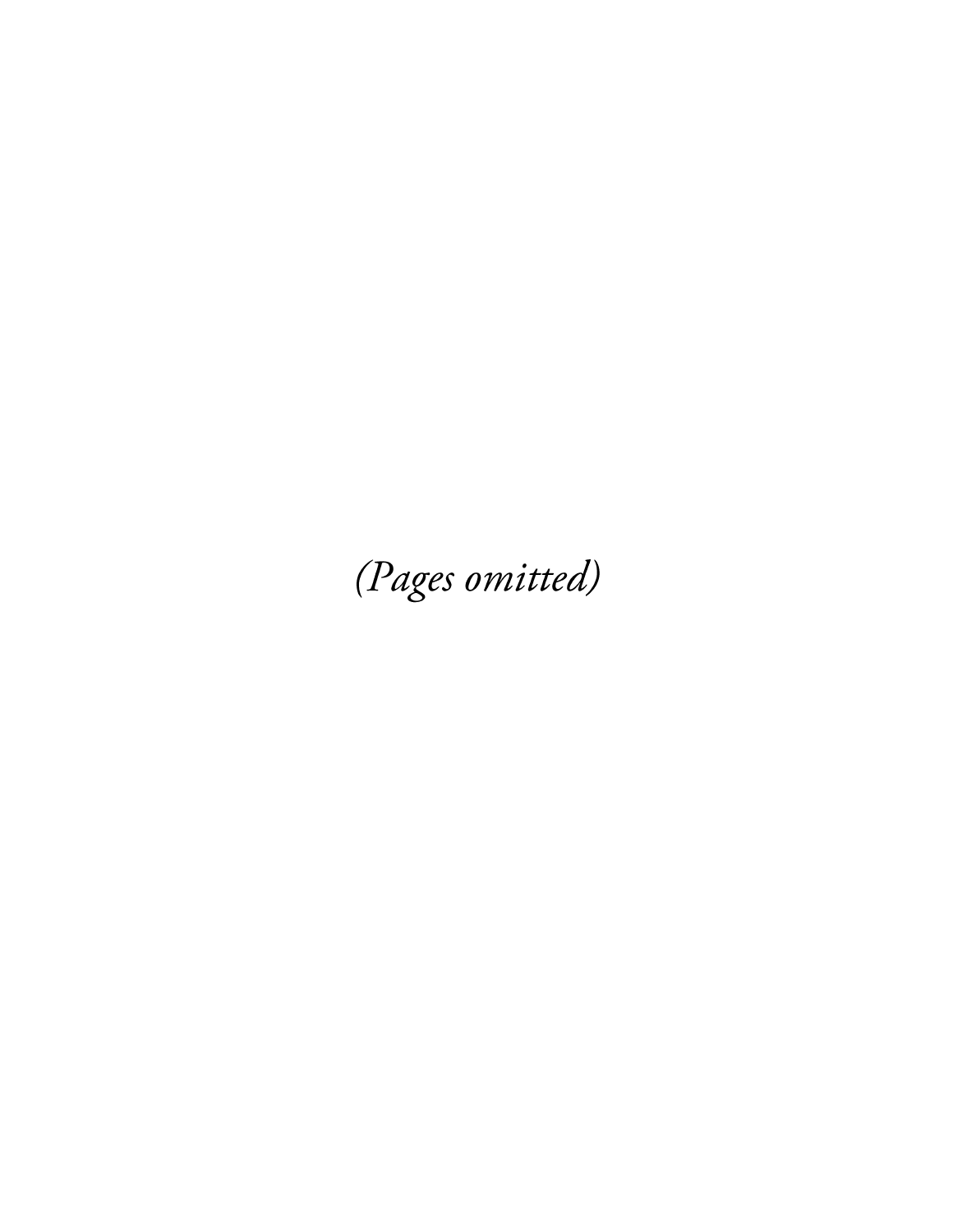## Editors' preface

The book you are reading reprints 119 Stata Tips from the *Stata Journal*, with thanks to their original authors. We, the *Journal* editors, began publishing tips in 2003, beginning with volume 3, number 4. It pleases us now to reprint them in this book.

The *Stata Journal* publishes substantive and peer-reviewed articles ranging from reports of original work to tutorials on statistical methods and models implemented in Stata, and indeed on Stata itself. Other features include regular columns such as "Speaking Stata", book reviews, and announcements.

We are pleased by the external recognition that the *Journal* has achieved. The *Stata Journal* is indexed and abstracted by CompuMath Citation Index, Current Contents/Social and Behavioral Sciences, RePEc: Research Papers in Economics, Science Citation Index Expanded (also known as SciSearch), Scopus, and Social Sciences Citation Index.

But back to the Tips. There was little need for tips in the early days. Stata 1.0 was released in 1985. The original program had 44 commands, and its documentation totaled 175 pages. Stata 13, on the other hand, has more than 1,000 commands—including an embedded matrix language called Mata—and Stata's official documentation now totals more than 11,000 pages. Beyond that, the user community has added several hundred more commands.

The pluses and the minuses of this growth are evident. As Stata expands, it is increasingly likely that users' needs can be met by available code. But at the same time, learning how to use Stata and even learning what is available become larger and larger tasks.

The Tips are intended to help. The ground rules for Stata Tips, as found in the original 2003 statement, are laid out as the next item in this book. We have violated one original rule in the letter, if not the spirit: Some Stata Tips have been as long as six pages. However, the intention of producing concise tips that are easy to pick up remains as it was.

The Tips grew from many discussions and postings on Statalist, at Users Group meetings, and elsewhere, which underscores a simple fact: Stata is now so big that it is easy to miss even simple features that can streamline and enhance your sessions with Stata. This applies not just to new users, who understandably may quake nervously before the manual mountain, but also to longtime users, who too are faced with a mass of new features in every release.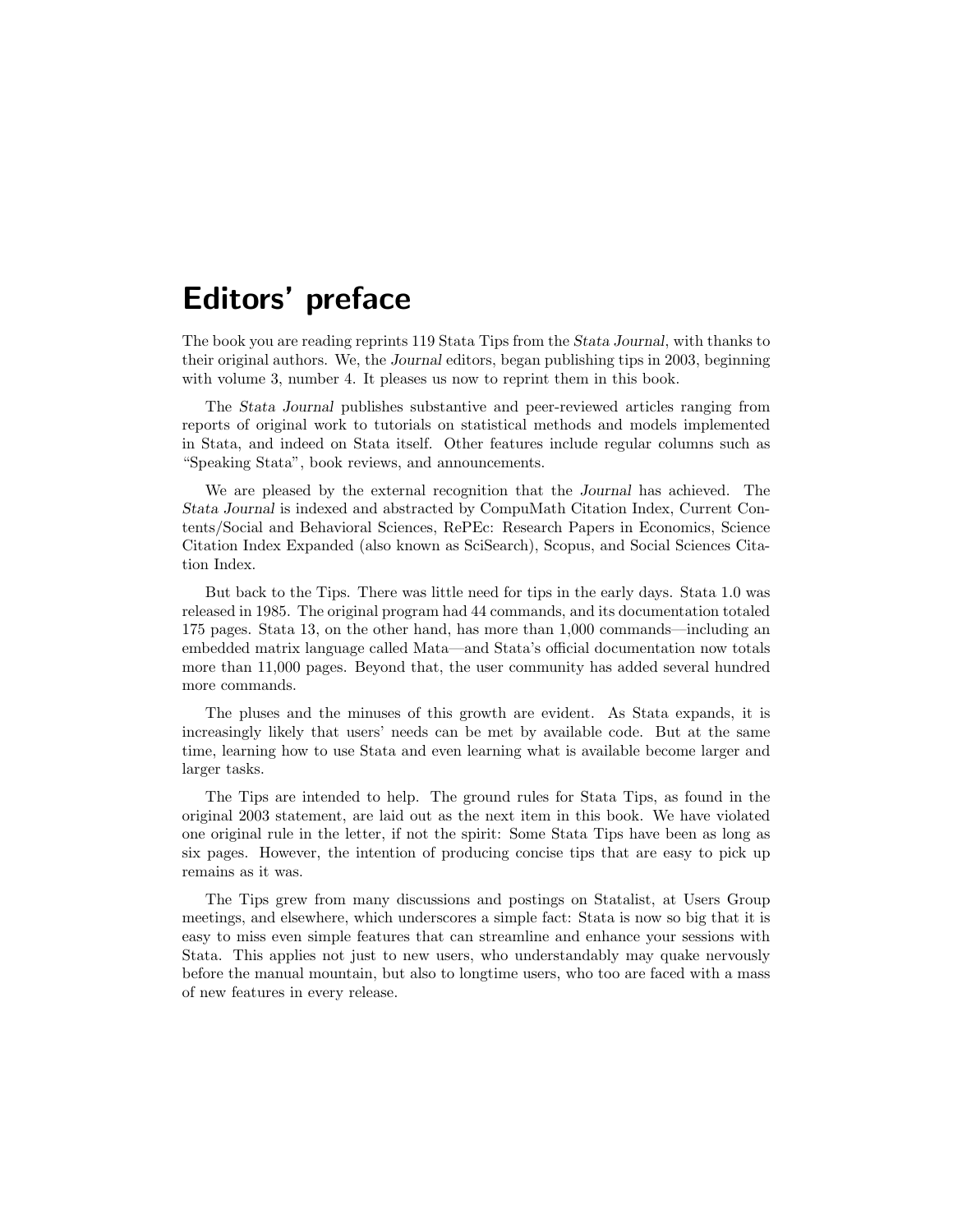Tips have come from Stata users as well as from StataCorp employees. Many discuss new features of Stata, or features not documented fully or even at all. We hope that you enjoy the Stata Tips reprinted here and can share them with your fellow Stata users. If you have tips that you would like to write, or comments on the kinds of tips that are helpful, do get in touch with us, as we are eager to continue the series.

Nicholas J. Cox, Editor H. Joseph Newton, Editor April 2014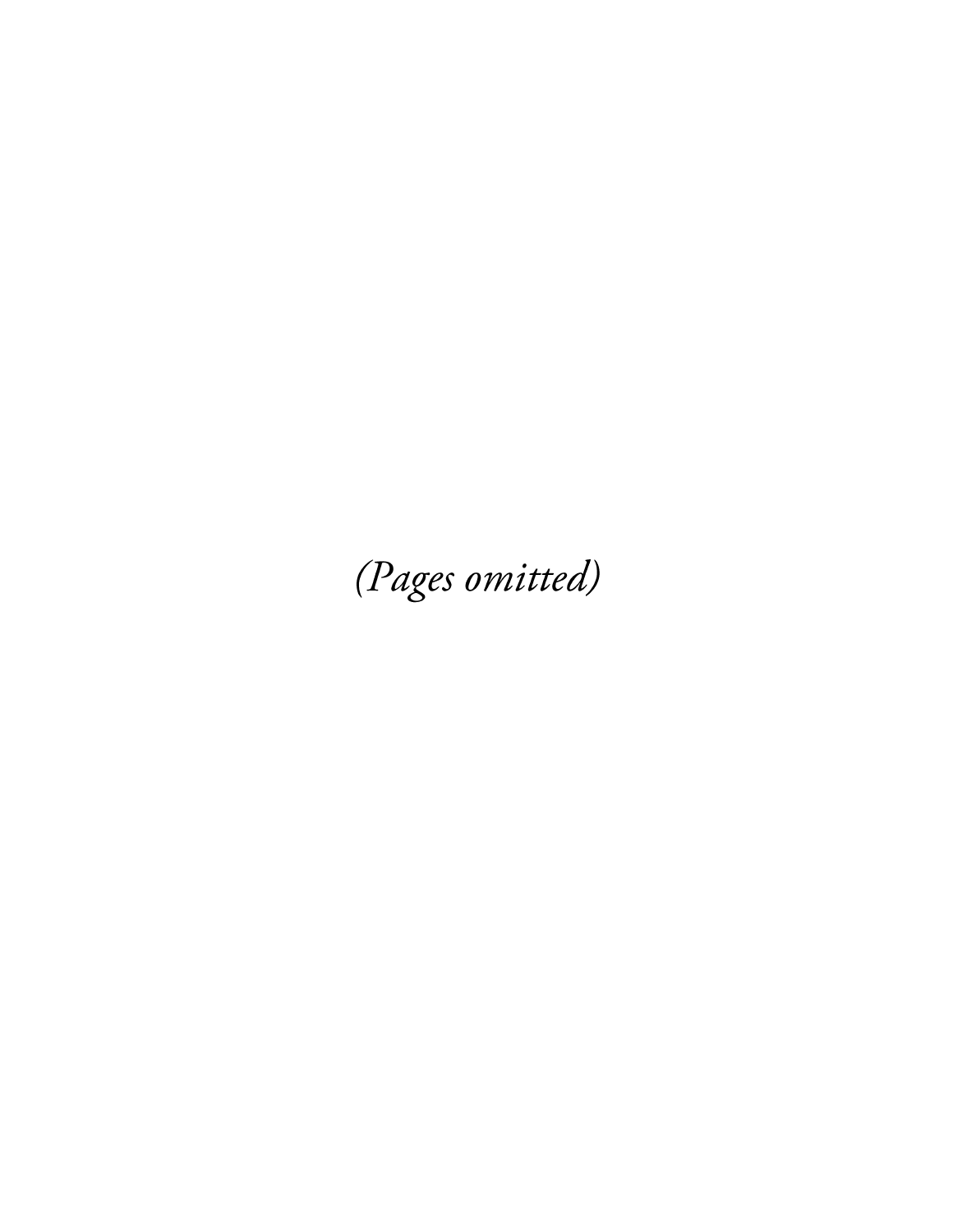#### Stata tip 4: Using display as an online calculator

Philip Ryan, University of Adelaide philip.ryan@adelaide.edu.au

Do you use Stata for your data management, graphics, and statistical analysis but switch to a separate device for quick calculations? If so, you might consider the advantages of using Stata's built-in display command:

- 1. It is always at hand on your computer.
- 2. As with all Stata calculations, double precision is used.
- 3. You can specify the format of results.
- 4. It uses and reinforces your grasp of Stata's full set of built-in functions.
- 5. You can keep an audit trail of results and the operations that produced those results, as part of a log file. You can also add extra comments to the output.
- 6. Editing of complex expressions is easy, without having to re-enter lengthy expressions after a typo.
- 7. You can copy and paste results elsewhere whenever your platform supports that.
- 8. It is available via the menu interface (select Data—Other utilities—Hand calculator).
- 9. It can be abbreviated to di.

To be fair, there are some disadvantages, such as its lack of support for Reverse Polish Notation or complex number arithmetic, but in total, display provides you with a powerful but easy-to-use calculator.

```
. di _pi
3.1415927
. di %12.10f _pi
3.1415926536
. * probability of 2 heads in 6 tosses of a fair coin
. di comb(6,2) * 0.5^2 * 0.5^4.234375
. di "chi-square (1 df) cutting off 5% in upper tail is " invchi2tail(1, .05)
chi-square (1 df) cutting off 5% in upper tail is 3.8414588
. * Euler-Mascheroni gamma
. di %12.10f -digamma(1)
0.5772156649
```
6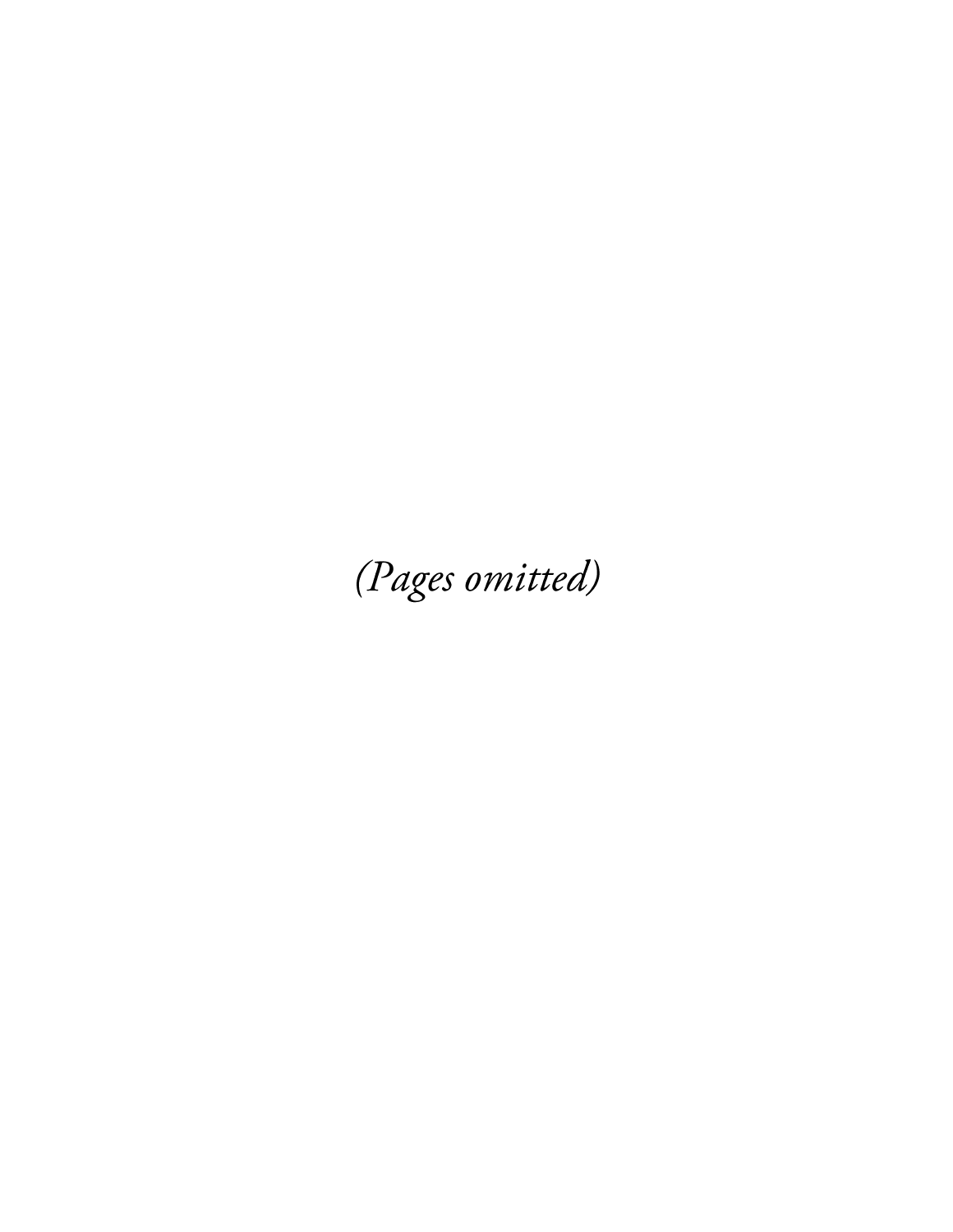#### Stata tip 27: Classifying data points on scatter plots

Nicholas J. Cox Durham University n.j.cox@durham.ac.uk

When you have scatter plots of counted or measured variables, you may often wish to classify data points according to the values of a further categorical variable. There are several ways to do this. Here we focus on the use of separate, gray-scale gradation, and text characters as class symbols. If different categories really do plot as distinct clusters, it should not matter too much how you show them, but knowing some Stata tricks should also help.

One starting point is that differing markers may be used on the plot whenever there are several variables plotted on the y-axis. With the  $\alpha$ uto.dta dataset, you can imagine

```
. sysuse auto
. gen mpg0 = mpg if foreign == 0
. gen mpg1 = mpg if foreign == 1. scatter mpg? weight
```
Note the use of the wildcard mpg?, which picks up any variable names that have mpg followed by just one other character. Once the two variables mpg0 and mpg1 have been generated, different markers are automatic. This process still raises two questions. To get an acceptable graph, we need self-explanatory variable labels or at least selfexplanatory text in the graph legend. Moreover, two categories are easy enough, but do we have to do this for each of say 5, 7, or 9 categories?

In fact, it would have been better to type

```
. separate mpg, by(foreign) veryshortlabel
. scatter mpg? weight
```
The command separate (see [D] separate) generates all the variables we need in one command and has a stab at labeling them intelligibly. In this case, we use the (undocumented) veryshortlabel option, which was implemented with graphics especially in mind. You may prefer the results of the documented shortlabel option. Note that the by() option can take true-or-false conditions, such as price < 6000, as well as categorical variables.

If your categorical variable consists of qualitatively different categories, you are likely to want to use qualitatively different symbols. Alternatively, if that variable is ordered or graded, the coding you use should also be ordered. One possibility is to use symbols colored in a sequence of gray scales.

Some data on landforms illustrate the point: Ian S. Evans kindly supplied measurements of 260 cirques in Wales, armchair-shaped hollows formerly occupied by small glaciers. Length tends to increase with width, approximately as a power function, but qualitative aspects of form, particularly how closely they approach a classic, welldeveloped shape, are also coded in a grade variable.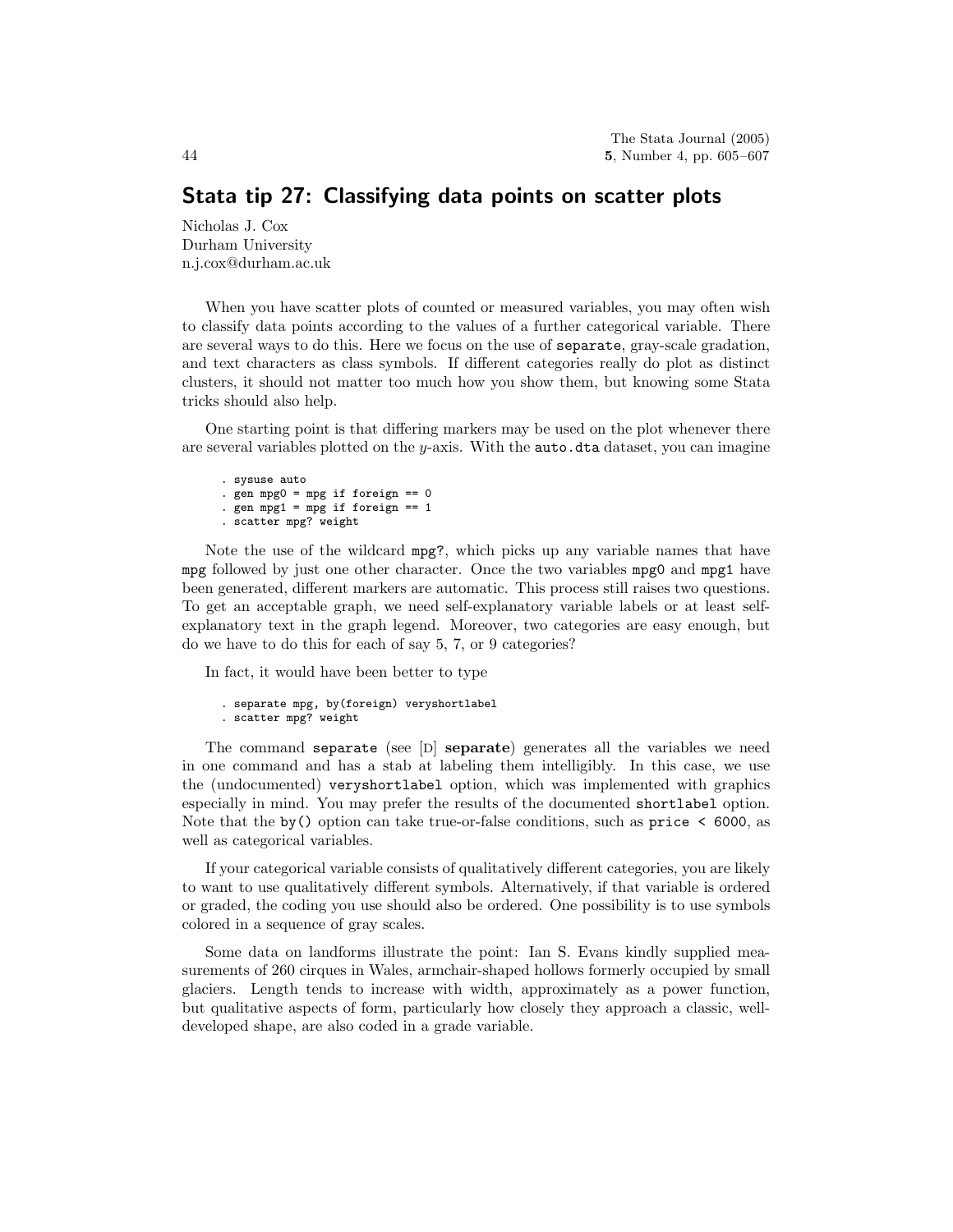#### *N. J. Cox* 45

```
. separate length, by(grade) veryshortlabel
 scatter length? width, xsc(log) ysc(log) ms(0 ..)
> mcolor(gs1 gs4 gs7 gs10 gs13) mlcolor(black ..) msize(*1.5 ..)
> yti("`: variable label length´") yla(200 500 1000 2000, ang(h))
```
> xla(200 500 1000 2000) legend(pos(11) ring(0) col(1))



Figure 1 shows length versus width, subdivided by grade. Some practical details deserve emphasis. Gray scales near 16 (white) may be difficult to spot against a light background, including any printed page. Therefore, a dark outline color is recommended. Bigger symbols than the default are needed to do the coloring justice, but as a consequence, this approach is less likely to be useful with thousands of data points. A by() option showing different categories separately might work better. With the coding here, it so happens that the darkest category is plotted first and is thus liable to be overplotted by lighter categories wherever data points are dense. Some experimentation with the opposite order of plotting might be a good idea to see which works better.

An alternative that sometimes works nicely is to use ordinary text characters as different markers. One clean style is to suppress the marker symbols completely, using instead the contents of a  $str1$  variable as marker labels. Whittaker (1975, 224) gave data on net primary productivity and biomass density for various ecosystem types. Figure 2 shows the subdivision.

```
. scatter npp bd, xsc(log) ysc(log) ms(i) mlabpos(0) mlabsize(*1.4)
> mla(c) yla(3000 1000 300 100 30 10 3, nogrid ang(h))
> xla(0.01 "0.01" 0.1 "0.1" 1 10 100)
> legend(on ring(0) pos(5) order( - "m marine" - "w wet" - "c cultivated" -
> "g grassland" - "f forest" - "b bare"))
```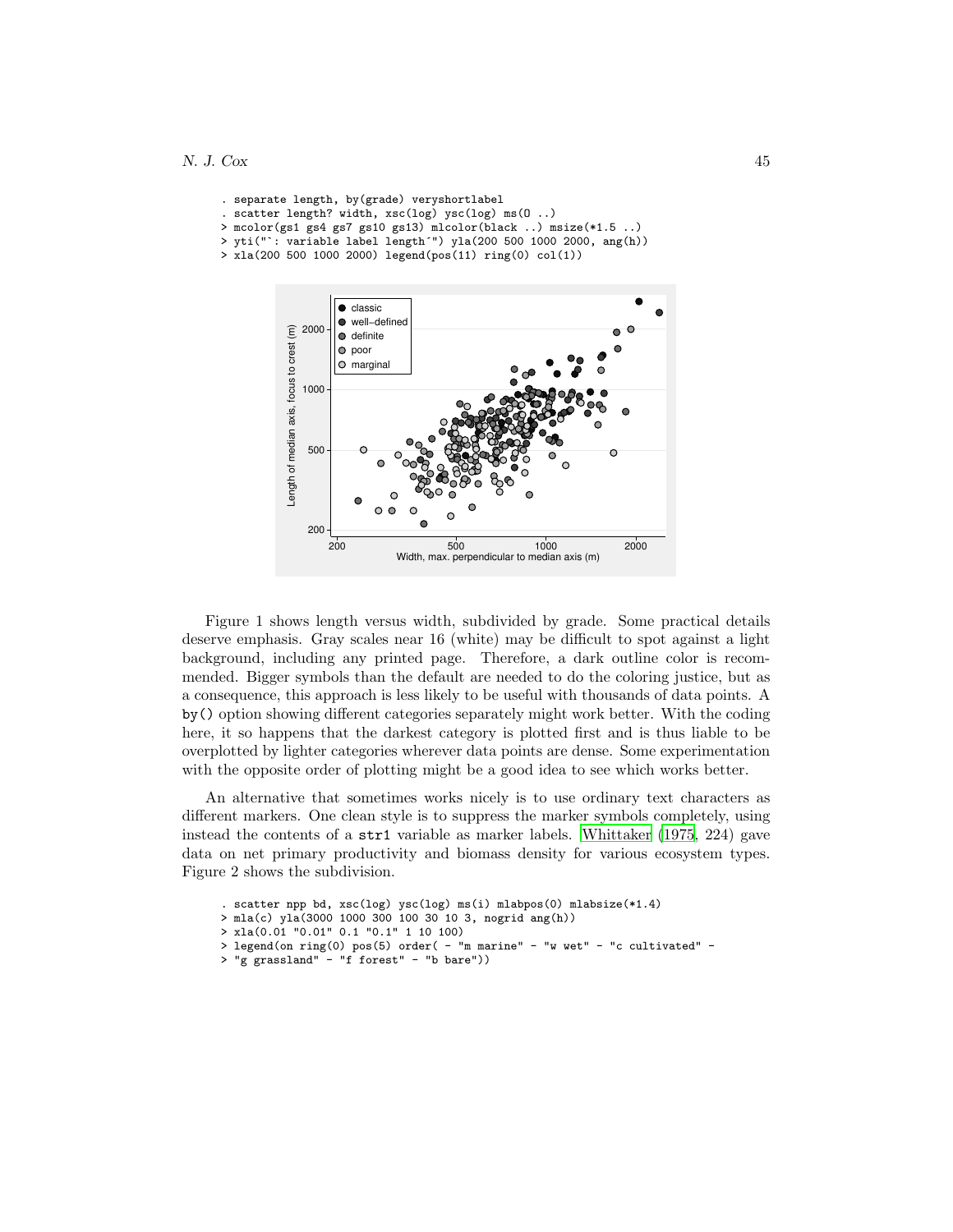

With three or four orders of magnitude variation in each variable, log scales are advisable. On those scales, there is a broad correlation whereby more biomass means higher productivity, but also considerable variation, much of which can be rationalized in terms of very different cover types. For the same biomass density, marine and other wet ecosystems have higher productivity than land ecosystems.

On the Stata side, remember mlabpos(0) and note that the legend must be set on explicitly. For different purposes, or for different tastes, what is here given as the legend might go better as text in a caption in a printed report. Behind the practice here lies general advice that lowercase letters, such as abc, work better than uppercase, such as ABC, as they are easier to distinguish from each other, and they are less likely to impart an synaesthetic sense in readers that the graph designer is shouting at them.

## Reference

Whittaker, R. H. 1975. *Communities and Ecosystems*. New York: Macmillan.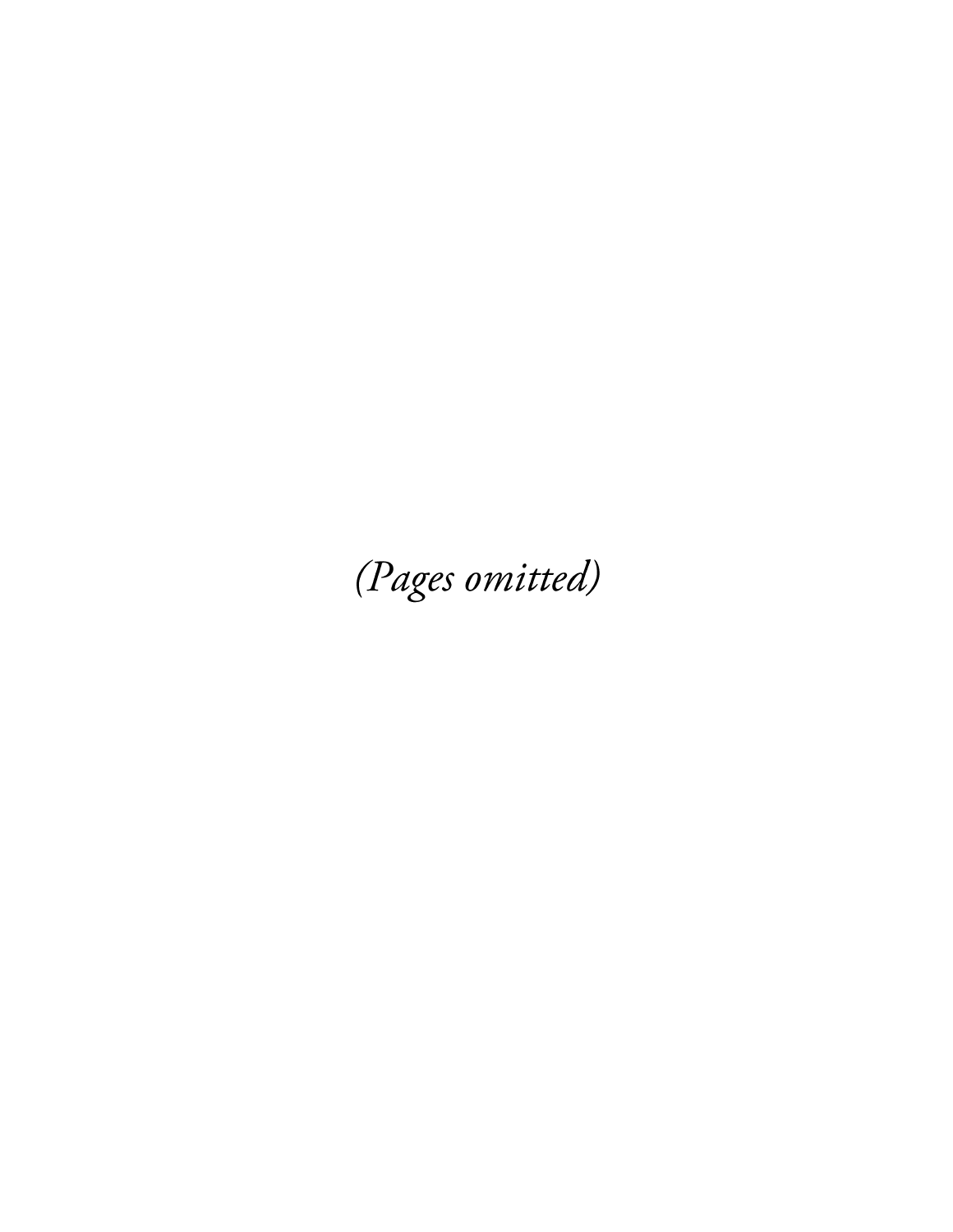### Stata tip 45: Getting those data into shape<sup>1</sup>

Christopher F. Baum Department of Economics Boston College Chestnut Hill, MA 02467 baum@bc.edu

Nicholas J. Cox Department of Geography Durham University Durham City, UK n.j.cox@durham.ac.uk

Are your data in shape? That is, are they in the structure that you need to conduct the analysis you have in mind? Data sources often provide the data in a structure that is suitable for presentation but clumsy for statistical analysis. One of the key data management tools that Stata provides is reshape; see [D] reshape. If you need to modify the structure of your data, you should be familiar with reshape and its two functions: reshape wide and reshape long. In this tip, we discuss how two applications of reshape may be the solution to some knotty data management problems.

As a first example, consider this question posted on Statalist by an individual who has a dataset in the wide form:

| country                                                            | tradeflow                                           | Yr1990                               | Yr1991                                |
|--------------------------------------------------------------------|-----------------------------------------------------|--------------------------------------|---------------------------------------|
| Armenia<br>Armenia<br><b>Bolivia</b><br><b>Bolivia</b><br>Colombia | imports<br>exports<br>imports<br>exports<br>imports | 105<br>90<br><b>200</b><br>80<br>100 | 120<br>100<br>230<br>115<br>105<br>71 |
| Colombia                                                           | exports                                             | 70                                   |                                       |

He would like to reshape the data into long form:

| country        | year | imports | exports |
|----------------|------|---------|---------|
| Armenia        | 1990 | 105     | 90      |
| Armenia        | 1991 | 120     | 100     |
| <b>Bolivia</b> | 1990 | 200     | 80      |
| <b>Bolivia</b> | 1991 | 230     | 115     |
| Colombia       | 1990 | 100     | 70      |
| Colombia       | 1991 | 105     | 71      |

1. This tip was updated to use the new command import delimited rather than insheet.—Ed.

86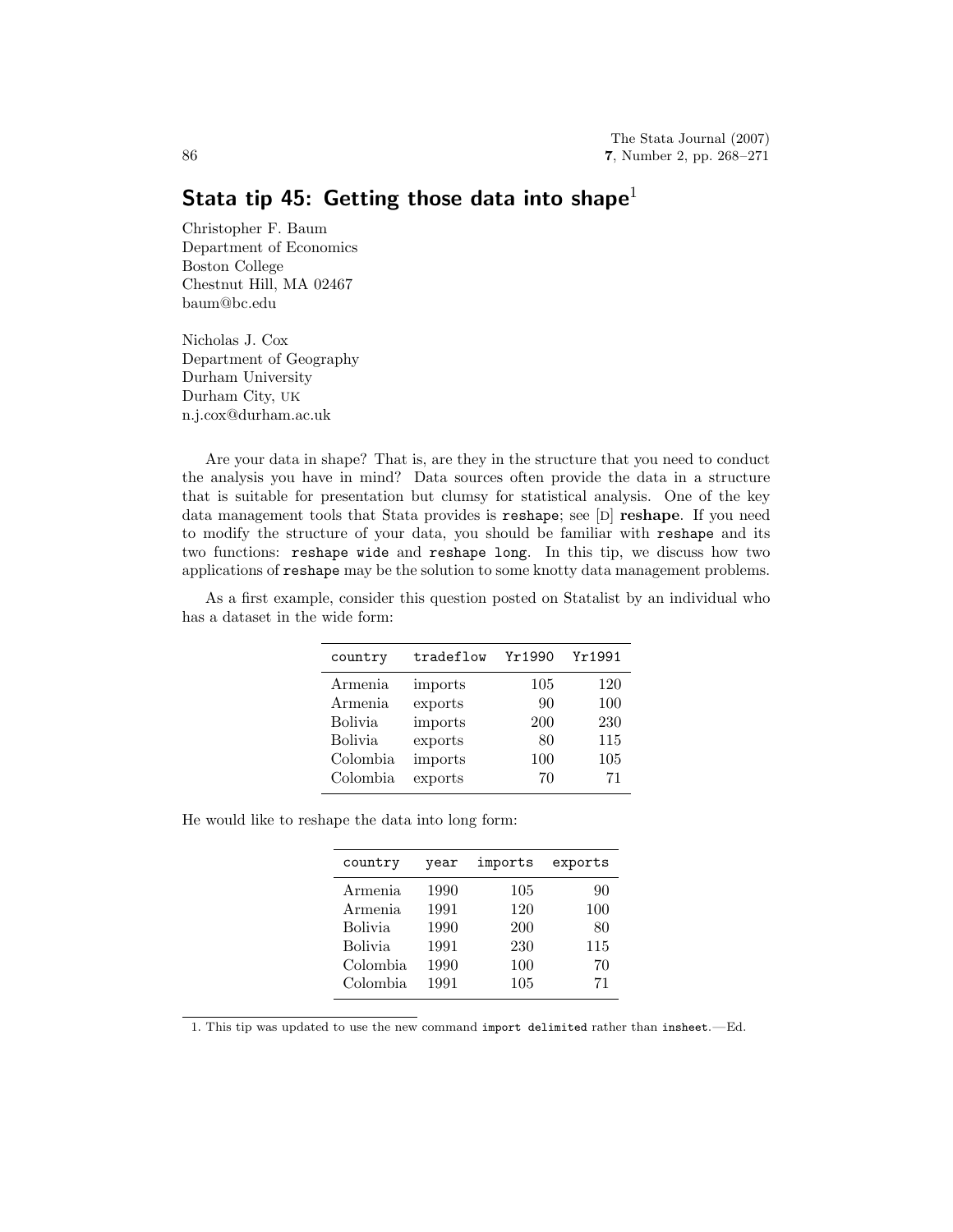#### *C. F. Baum and N. J. Cox* 87

We must exchange the roles of years and tradeflows in the original data to arrive at the desired structure, suitable for analysis as xt data. This exchange can be handled by two successive applications of reshape:

| . reshape long Yr, i(country tradeflow)<br>$(note: j = 1990 1991)$ |                                |                             |                         |  |
|--------------------------------------------------------------------|--------------------------------|-----------------------------|-------------------------|--|
| Data                                                               |                                |                             | wide $\rightarrow$ long |  |
| Number of obs.                                                     |                                |                             | $6 \rightarrow 12$      |  |
| Number of variables                                                |                                |                             | $\rightarrow$ 4         |  |
| j variable (2 values)<br>xij variables:                            |                                | $\rightarrow$ $\rightarrow$ |                         |  |
|                                                                    | $Yr1990 Yr1991 \rightarrow Yr$ |                             |                         |  |

This transformation swings the data into long form with each observation identified by country, tradeflow, and the new variable j, taking on the values of year. We now perform reshape wide to make imports and exports into separate variables:

| . rename _j year                                                                        |                                   |               |                           |  |
|-----------------------------------------------------------------------------------------|-----------------------------------|---------------|---------------------------|--|
| . reshape wide Yr, i(country year) j(tradeflow) string<br>$(note: j = exports imports)$ |                                   |               |                           |  |
| Data                                                                                    | $long \rightarrow$ wide           |               |                           |  |
| Number of obs.                                                                          |                                   |               | $12 \rightarrow 6$        |  |
| Number of variables                                                                     | 4                                 | $\rightarrow$ | 4                         |  |
| j variable (2 values)<br>xij variables:                                                 | tradeflow $\rightarrow$ (dropped) |               |                           |  |
|                                                                                         |                                   |               | Yr -> Yrexports Yrimports |  |

If we transform the data to wide form once again, the i() option contains country and year, as those are the desired identifiers on each observation of the target dataset. We specify that  $tradeflow$  is the  $j()$  variable for  $reshape$ , indicating that it is a string variable. The data now have the desired structure. Although we have illustrated this double-reshape transformation with only a few countries, years, and variables, the technique generalizes to any number of each.

As a second example of successive applications of reshape, consider the World Bank's World Development Indicators (WDI) dataset.<sup>2</sup> Their extract program generates a comma-separated value (CSV) database extract, readable by Excel or Stata, but the structure of those data hinders analysis as panel data. For a recent year, the header line of the CSV file is

```
"Series code","Country Code","Country Name","1960","1961","1962","1963",
"1964","1965","1966","1967","1968","1969","1970","1971","1972","1973",
"1974","1975","1976","1977","1978","1979","1980","1981","1982","1983",
"1984","1985","1986","1987","1988","1989","1990","1991","1992","1993",
"1994","1995","1996","1997","1998","1999","2000","2001","2002","2003","2004"
```
<sup>2.</sup> See http://econ.worldbank.org.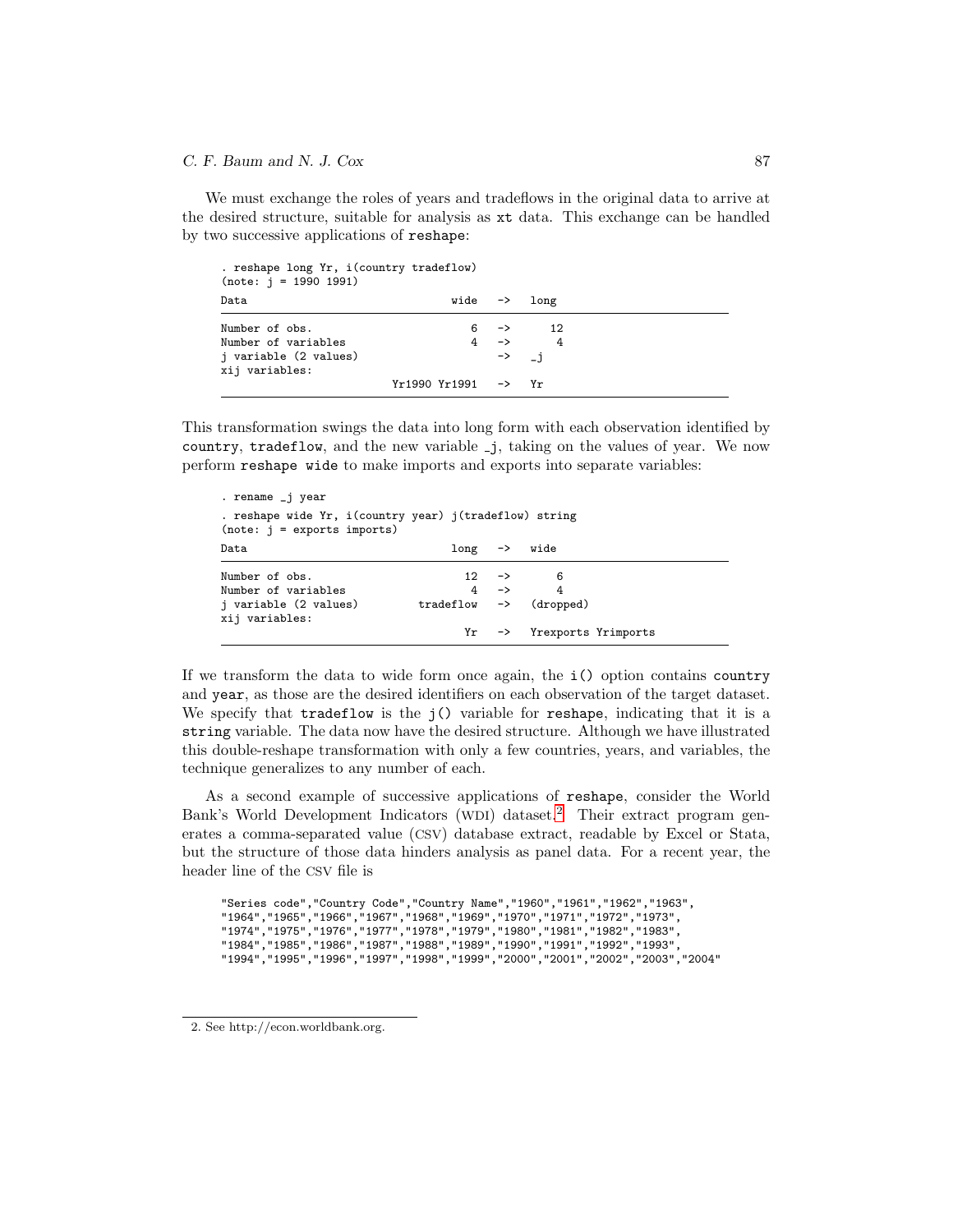That is, each row of the CSV file contains a *variable* and *country* combination, with the columns representing the elements of the time series.<sup>3</sup>

Our target dataset structure is that appropriate for panel-data modeling, with the variables as columns and rows labeled by country and year. Two applications of reshape will again be needed to reach the target format. We first import delimited (see [D] import delimited) the data and transform the triliteral country code into a numeric code with the country codes as labels:

```
. import delimited using wdiex
. encode countrycode, generate(cc)
. drop countrycode
```
We then must address that the time-series variables are named var4-var48, as the header line provided invalid Stata variable names (numeric values) for those columns. We use rename (see  $[D]$  rename) to change v4 to d1960, v5 to d1961, and so on:

```
forvalues i=4/48 {
             rename v'i<sup>-</sup> d'=1956+'i<sup>-</sup>'
}
```
We now are ready to carry out the first reshape. We want to identify the rows of the reshaped dataset by both country code (cc) and seriescode, the variable name. The reshape long will transform a fragment of the WDI dataset containing two series and four countries:

| . reshape long d, $i$ (cc seriescode) $i$ (year)                              |                         |    |                    |  |
|-------------------------------------------------------------------------------|-------------------------|----|--------------------|--|
| (note: $j = 1960$ 1961 1962 1963 1964 1965 1966 1967 1968 1969 1970 1971 1972 |                         |    |                    |  |
| > 1973 1974 1975 1976 1977 1978 1979 1980 1981 1982 1983 1984 1985 1986 1987  |                         |    |                    |  |
| > 1988 1989 1990 1991 1992 1993 1994 1995 1996 1997 1998 1999 2000 2001 2002  |                         |    |                    |  |
| $> 2003$ 2004)                                                                |                         |    |                    |  |
| Data                                                                          | wide $\rightarrow$ long |    |                    |  |
| Number of obs.                                                                |                         |    | $\rightarrow$ 315  |  |
| Number of variables                                                           |                         |    | $48 \rightarrow 5$ |  |
| j variable (45 values)                                                        |                         | -> | year               |  |
| xij variables:                                                                |                         |    |                    |  |
| d1960 d1961  d2004 $\rightarrow$ d                                            |                         |    |                    |  |

<sup>3.</sup> A variation occasionally encountered will resemble this structure, but with periods in reverse chronological order. The solution here can be used to deal with that problem as well.